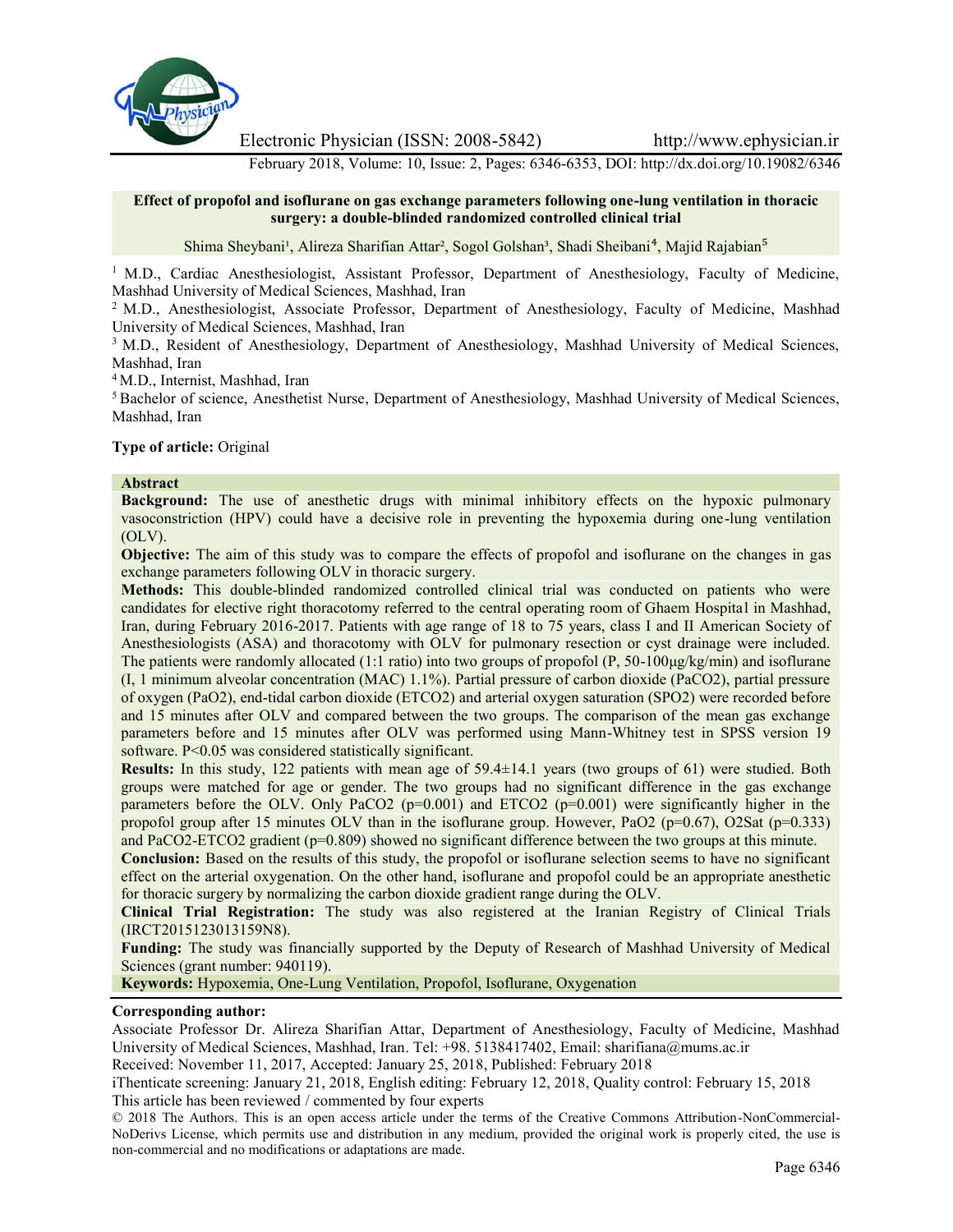# **1. Introduction**

One-lung ventilation (OLV) means the mechanical separation of the two lungs in order to create ventilation conditions for a lung independently of another lung (1). Hypoxemia during OLV is one of the undesirable but unavoidable consequences in the management of anesthesia among patients undergoing thoracic surgery that occurs in 1 to 10% of patients in the presence of fraction of inspired oxygen (FIO2) =100% (2, 3). The degree of hypoxemia during OLV is mainly influenced by the increase in the shunt and dead space (4). In fact, pulmonary arteriovenous fistula due to the presence of unsaturated blood is the most important cause of hypoxemia during OLV; hypoxic pulmonary vasoconstriction (HPV) is the major physiological defense mechanism against shunting (5, 6). Based on this mechanism, pulmonary perfusion deviates from the unvented area to the ventilated area of the lung, and thus the unsaturated blood shunt is reduced and the hypoxemia is improved (5-7). Various factors such as temperature, acidity, airway pressure, patient position and cardiac outflow are effective on the HPV inhibitory effect (8, 9). On the other hand, anesthetics are among other key factors affecting the contraction of HPV. Therefore, the use of drugs with minimal inhibitory effects on this vital mechanism is of great importance (10, 11). The two main drug categories for the maintenance of anesthesia, including propofol (intravenous) and isoflurane (inhalational), are relatively new anesthetics that have rapid onset and offset due to low blood/gas partition coefficient and context sensitive half-life. However, their effect on HPV and subsequently on partial pressures of oxygen (PaO2), carbon dioxide (PaCO2), and end-tidal carbon dioxide (ETCO2) has not yet been well studied (2, 5, 6, 12). Although it seems that the vasoconstrictive effect of inhalational anesthetics can affect the protective role of HPV and may interfere with the oxygenation during the OLV, the recent studies on the effect of inhalational and intravenous anesthetics on PaO2 have revealed contradictory findings (5, 13 and 14). The majority of studies compared sevoflurane with propofol (12-17); and limited researches compared the effect of isoflurane with propofol (5, 18, 19). In three studies comparing the effects of propofol and isoflurane, although the findings from two studies (5, 20) found no difference in the effect of these two drugs, another study (19) revealed that isoflurane and desflurane reduced arterial oxygen pressure in animal models. Most of the studies merely reported PaCO2 as an index for the ventilation status, and very few studies have examined other indexes such as ETCO2 (5, 18-20). Therefore, it seems that there is a need to provide further evidence for comparing the effect of inhalational and intravenous anesthetics using varied parameters of the ventilation status within larger sample size. The aim of this study was to compare the effects of propofol and isoflurane on the changes in gas exchange parameters following OLV in the thoracic surgery.

# **2. Material and Methods**

# **2.1. Study design**

This parallel double-blinded randomized controlled clinical trial was conducted on patients who were candidates for elective right thoracotomy referred to the central operating room of Ghaem Hospital in Mashhad, Iran, during February 2016-2017.

# *2.2. Participants*

Inclusion criteria were age range of 18 to 75 years, class I and II American Society of Anesthesiologists (ASA) and thoracotomy with OLV for pulmonary resection or cyst drainage. Primary exclusion criteria included liver dysfunction (Aspartate Aminotransferase (AST)> 40 and Alanine Aminotransferase (ALT)> 40), ischemic or valvular heart disease (based on history taking, physical examination, ECG and echocardiography), end-stage chronic obstructive pulmonary disease, pathological lesions in the left lung (dependent lung) based on highresolution CT scan (HRCT) and pulmonary function test (PFT), and recent history of anesthesia. Secondary exclusion criteria were OLV duration less than 30 minutes, and ETCO2 higher than 45 mmHg with respiratory rate of 12 breaths per minute at the onset of anesthesia and before one-lung ventilation.

# *2.3. Sampling and allocation*

The sample size of the study, with two-tailed  $\alpha$  error of 5 % and  $\beta$  error of 20 %, was calculated as 61 individuals for each group according to Sharifian et al. (5); based on PaO2 level of 84.01  $\pm$  20.67 for Propofol and 79.66  $\pm$  17.04 for Isoflurane. The patients were selected through simple random sampling from the primary statistical population. Then, the patients were randomly assigned to either propofol or isoflurane groups in a randomized allocation method based on a randomized allocation table with a 1:1 ratio.

# *2.4. Data collection*

At the baseline, the weight, age and arterial oxygen saturation were recorded in the checklist. In all patients after pre-oxygenation, the anesthesia was induced by sodium thiopental 4 mg/kg, sufentanil 0.2μg/kg and atracurium 0.5 mg/kg. Then, a left-side double-lumen tube (MPI, Medicoplast GmbH Company) was placed for the patients. The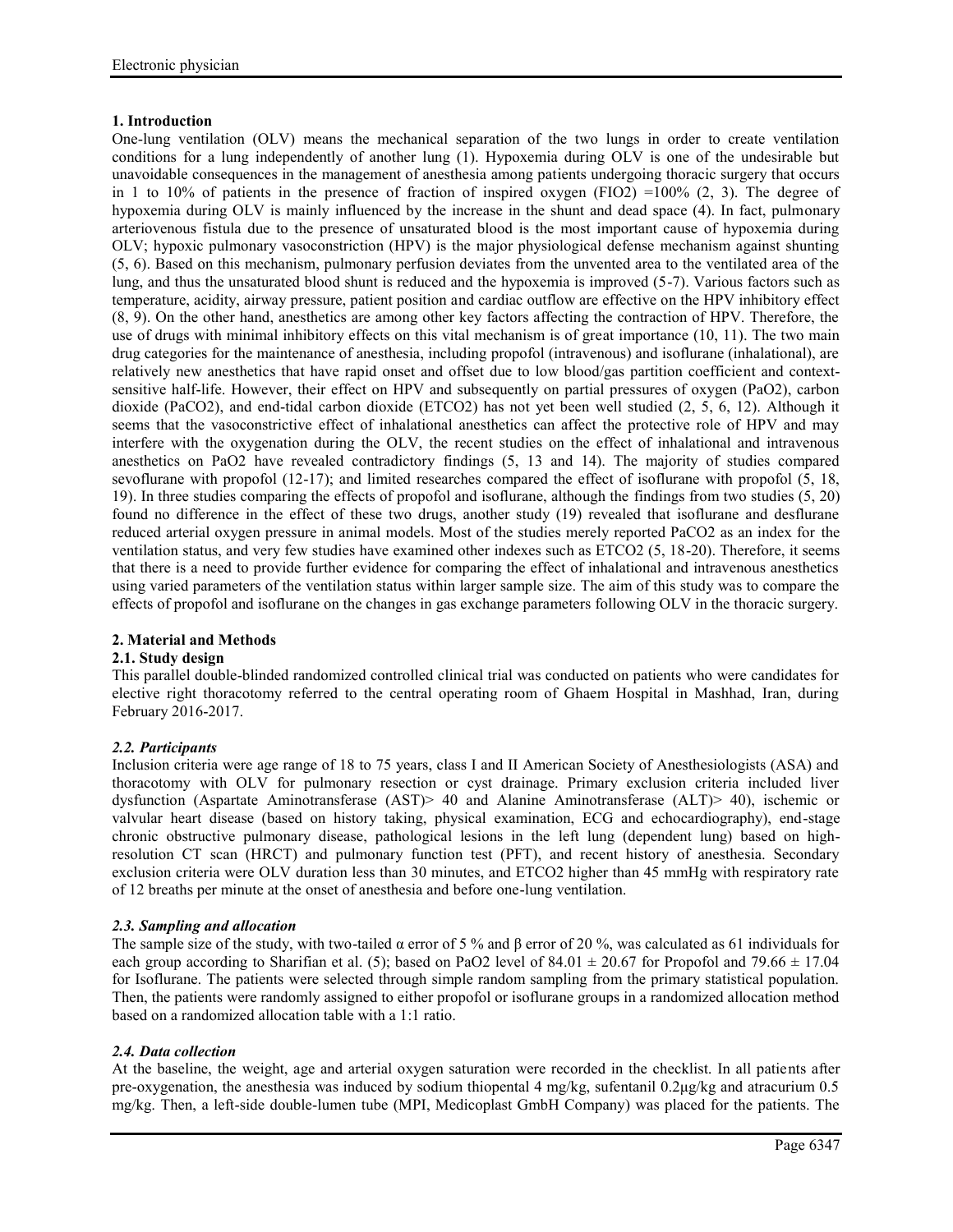proper intubation position was determined using auscultation and fiberoptic bronchoscopy. After changing the posture of the patients to the lateral decubitus, the correct intubation position was confirmed again with auscultation and fiberoptic bronchoscopy before starting the OLV. Ventilator settings were similar for all patients during twolung ventilation (TLV) and OLV, which were adjusted according to the instructions: tidal volume (VT) of 6 cc/kg based on ideal weight, respiratory rate of 12 breaths per minute, inhalation-to-exhalation ratio of one to two, and FIO2 of one (to create ETCO2 between 35 and 45 mmHg). The peep was adjusted to 5 mmHg during OLV for all patients. During the surgery, if the ETCO2 reached more than 50 mmHg, respiratory rates would be increased to reduce the ETCO2 levels. The patients were then assigned to either propofol (Group P) or isoflurane (Group I) groups, and the intervention was performed on the basis of a pre-specified protocol for each patient. The amount of liquid deficits was offset by 0.5 cc/kg of normal saline or lactate ringer per hour of fasting before anesthesia induction. In this study, an electrocardiogram was used to monitor the patients. The ETCO2 levels were determined with the side stream capnography (Sadat Co., Iran), the SPO2 with pulse oximetry, invasive arterial pressure with radial artery catheterization (IBP), and anesthetic depth monitoring with BIS. The patients experienced ABG to determine the PaCO2 and the PaO2 in stage 2. The first stage (T0) was before the OLV, that is, within a minute after the onset of anesthesia and during the TLV, and the second stage (T15) was performed fifteen minutes after the OLV. In addition, the SPO2 and ETCO2 values were recorded on checklists at similar times of T0 and T15, but they were monitored continuously during the surgery. If the SPO2 reached 90% or less, the ABG was immediately taken and the TLV was re-established. This ABG sample was considered as the lowest SPO2 of the patient and no more blood samples were taken for the study. The ABG was determined using the GEM premier 3000 device (WERFEN Company, Spain).

## *2.5. Interventions, blinding*

In Group P, the propofol was administered at a dose of  $50-100\mu g/kg/min$  for the maintenance of anesthesia combined with 0.01 μg/kg/min sufentanil infusion after the intubation. In Group I, 1 minimum alveolar concentration (MAC) 1.1% isoflurane was prescribed for the maintenance of anesthesia along with 0.01 μg/kg sufentanil infusion after the intubation. The maintenance of general anesthesia was set for each patient based on 20% of allowable heart rate changes and mean arterial pressure (MAP) as the BIS (anesthetic depth monitoring) was kept between 40 and 60 during surgery. This study was conducted in a double-blind manner, so that the patient and anesthetist who completed the checklist were unaware of the type of intervention. The envelope containing the code and the type of drug was pre-prepared by an anesthetist of the faculty member and given to a nurse anesthetist as encoded.

#### *2.6. Outcomes*

The first outcome was to determine the mean ETCO2 within the first 10 minutes of anesthesia during the TLV (T0) and 15 minutes after the OLV (T15) between the groups. The second outcome was the mean PaCO2 at the times of T0 and T15 between the groups. The third outcome was the ETCO2-PaO2 gradient at the mentioned times between the groups.

#### *2.7. Statistical analysis*

Data were analyzed for the normal distribution using one-sample Lilliefors corrected Kolmogorov-Smirnov test. Regarding the non-normal distribution of PaCO2, ETCO2, PaO2, O2Sat and PaCO2-ETCO2 gradient in this study, the mean of these parameters was compared before OLV and 15 minutes after OLV using the Mann-Whitney test. Pearson's chi-square was applied to analyze the frequency distribution of gender between the two groups. The mean age of the two groups was compared using independent t-test. Fisher's exact test was used in cases where more than 20% of the expected frequencies were less than 5 (Cochran). The statistical software used in this study was IBM SPSS Statistics for Windows (Version 19.0, Armonk, NY: IBM Corp), and the significance level in all tests was considered to be less than 5%.

#### *2.8. Ethical considerations*

The Ethics Committee of Mashhad University of Medical Sciences approved this research project with the code of 940119 (Code of Ethics: IR.MUMS.FM.REC.1394.372). The research objectives were fully explained for each patient. The patients completed informed consent before entering the study and they participated in this study voluntary. The information of all patients was kept completely confidential until the end of the study and encoded into statistical software. The patients were completely supported by the researchers in the event of any related complication during the study. The participants were free to leave the research at any phase of the study. The study was also registered at the Iranian Registry of Clinical Trials (IRCT2015123013159N8).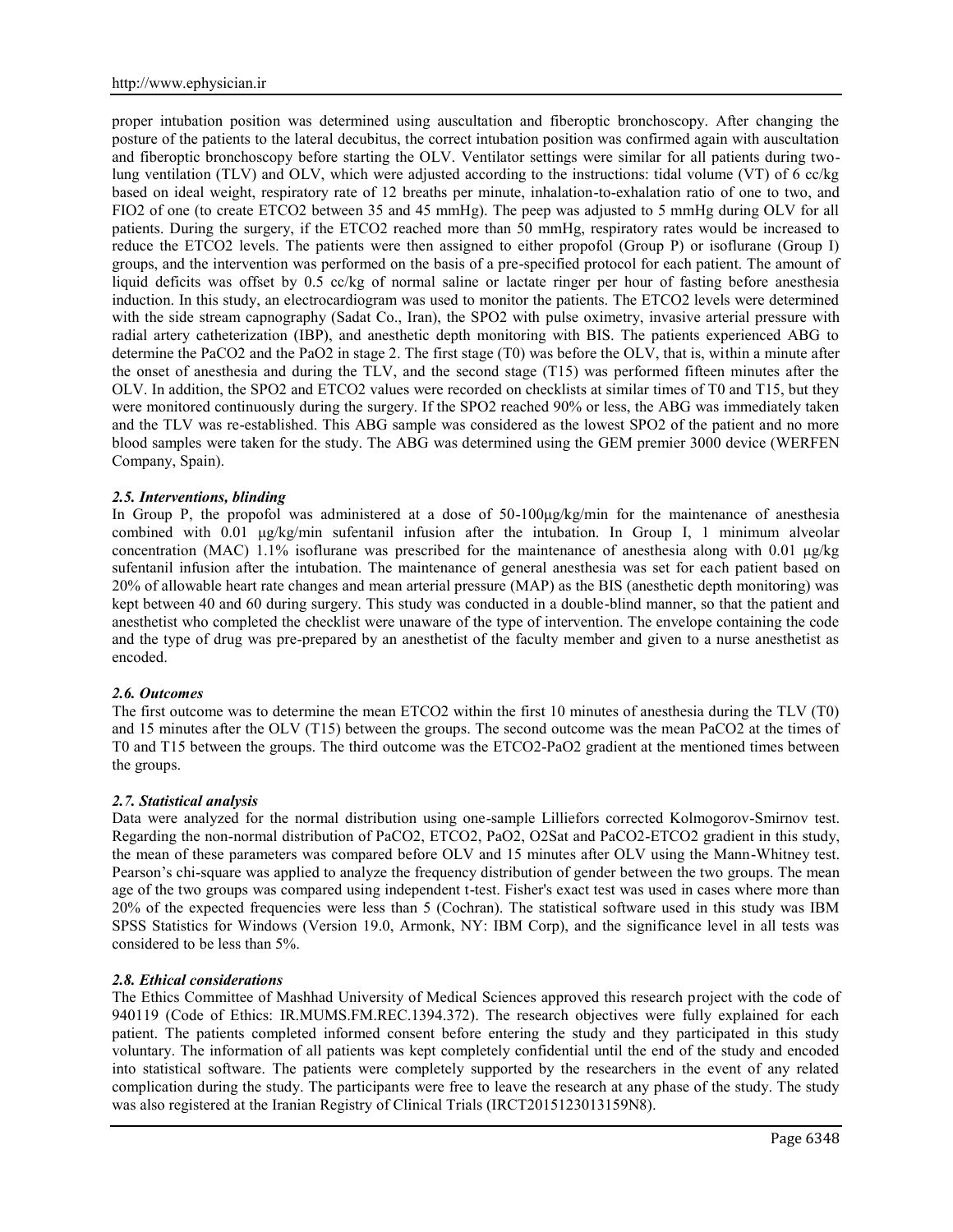# **3. Results**

# *3.1. Baseline characteristics*

The present study was performed on 122 patients (60 males, 62 females) with the mean age of 59.4±14.1 (Figure 1). There was no significant difference between the two groups in terms of the mean age (Group P vs. Group I: 59.2±16.9 vs. 59.97±12.0 years: p=0.895). The frequency distribution of gender was also homogeneous between the two groups (Group P vs. Group I: 33/28 vs. 29/32: male / female: p=0.469).



**Figure 1.** Follow-up diagram of patients (According to consort statement)

| Table 1. Comparison of PaCO2, ETCO2, PaO2, O2Sat and PaCO2- ETCO2 gradient before OLV (T0) and 15 |  |
|---------------------------------------------------------------------------------------------------|--|
| minutes after OLV (T15) in two groups of propofol and isoflurane.                                 |  |

| Variable, unit             | Interval to OLV           | Propofol group   | Isoflurane group | p-value |
|----------------------------|---------------------------|------------------|------------------|---------|
|                            |                           | $(n=61)$         | $(n=61)$         |         |
| PaCO2, mmHg, Mean $\pm$ SD | Before OLV (T0)           | $40.3 \pm 5.7$   | $40.2\pm4.6$     | 0.990   |
|                            | After 15 minutes $(T15)$  | $41.7 \pm 7.6$   | $36.1 \pm 7.1$   | 0.001   |
|                            | Mean difference in T0-T15 | $0.4 \pm 8.4$    | $4.3 \pm 7.8$    | 0.002   |
| ETCO2, mmHg, Mean $\pm SD$ | Before OLV (T0)           | $30.0 \pm 5.3$   | $28.3 \pm 5.4$   | 0.076   |
|                            | After 15 minutes $(T15)$  | $36.7\pm4.8$     | $31.5\pm4.2$     | 0.001   |
|                            | Mean difference in T0-T15 | $6.6 \pm 5.4$    | $3.2 \pm 3.6$    | 0.001   |
| PaO2, mmHg, Mean $\pm$ SD  | Before OLV (T0)           | $110.0 \pm 32.0$ | $111.2 \pm 36.7$ | 0.900   |
|                            | After 15 minutes (T15)    | $151.7\pm 63.2$  | $145.1 \pm 50.4$ | 0.627   |
|                            | Mean difference in T0-T15 | $44.4 \pm 61.0$  | $35.3 \pm 57.3$  | 0.426   |
| O2Sat, mmHg, Mean $\pm$ SD | Before OLV (T0)           | $96.3 \pm 2.2$   | $96.4 \pm 2.0$   | 0.954   |
|                            | After 15 minutes $(T15)$  | $97.1 \pm 1.6$   | $97.3 \pm 1.2$   | 0.333   |
|                            | Mean difference in T0-T15 | $0.7 \pm 2.5$    | $0.9 \pm 2.4$    | 0.613   |
| PaCO2-ETCO2 Gradient,      | Before OLV (T0)           | $-9.9 \pm 7.2$   | $-11.8\pm 6.3$   | 0.138   |
| mmHg, Mean $\pm SD$        | After 15 minutes $(T15)$  | $-4.2\pm 6.7$    | $-4.5 \pm 8.0$   | 0.809   |
|                            | Mean difference in T0-T15 | $5.8 + 9.1$      | $7.2 \pm 7.7$    | 0.379   |

PaCO2: partial pressure of carbon dioxide; ETCO2: end-tidal carbon dioxide; PaO2: partial pressure of oxygen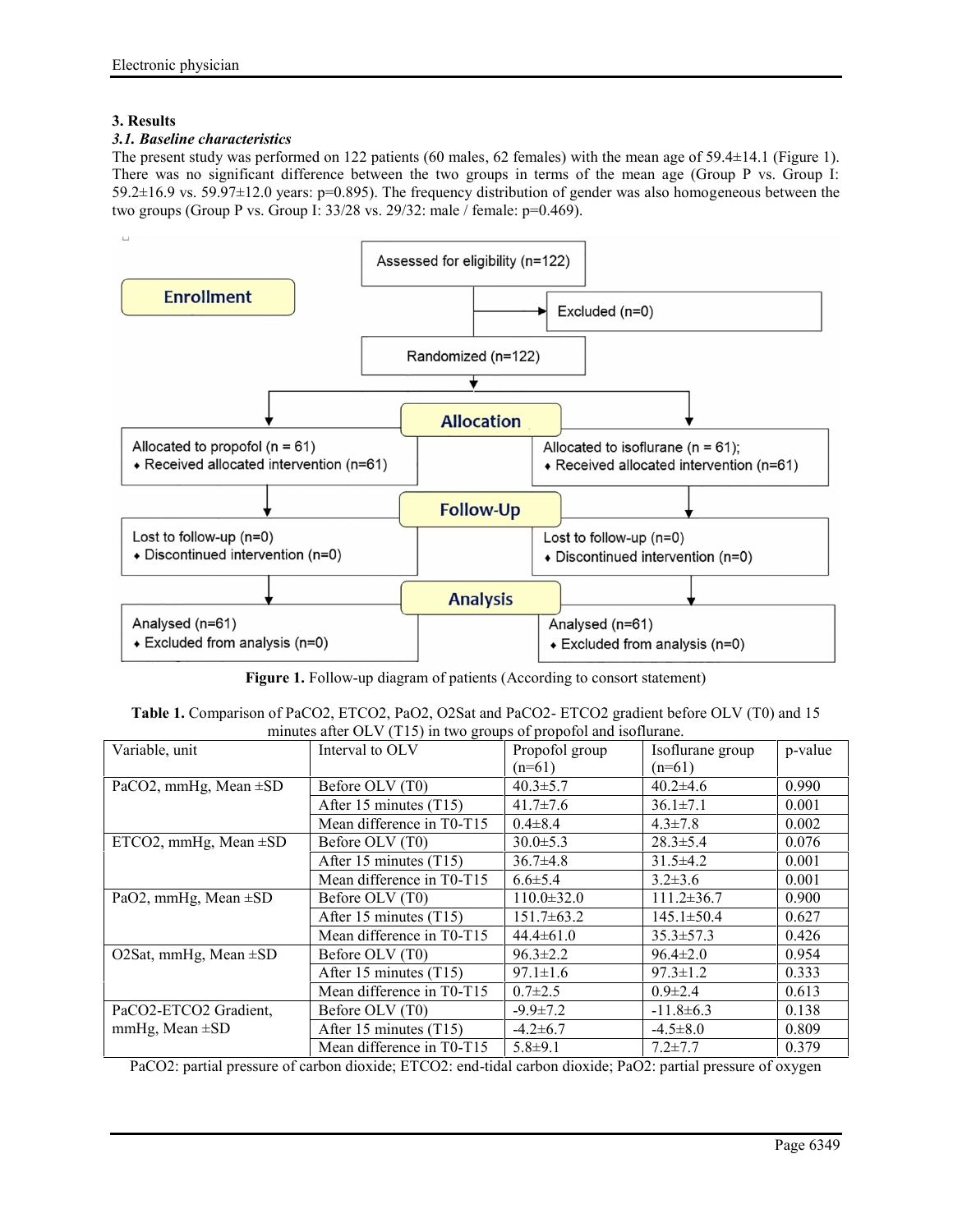# **3.2. Outcomes**

Based on the results, the mean PaCO2, ETCO2, PaO2, O2Sat and PaCO2- ETCO2 gradient before OLV (T0) showed no significant difference between the propofol and isoflurane groups (Table 1). Only PaCO2 ( $p=0.001$ ) and ETCO2 (p=0.001) were significantly higher in the propofol group after 15 minutes OLV than in the isoflurane group. However, PaO2 (p=0.67), O2Sat (p=0.333) and PaCO2-ETCO2 gradient (p=0.809) revealed no significant difference between the two groups at this minute (Table 1). The analyses of the variations between 0 and 15 minutes showed that only ETCO2 and PaCo2 changes in the propofol group were significantly higher than the isoflurane group, while these changes were not significant in other variables (Table 1).

# **4. Discussion**

This study aimed to compare the effect of propofol and isoflurane on the gas exchange parameters during OLV in thoracic surgery. The results showed that only ETCO2 and PaCo2 were significantly different between the two groups within 15 minutes after OLV. There were no significant differences between the two groups in PaO2, O2Sat and PaCO2-ETCO2 gradient. In our study, decreased PaCO2 and increased ETCO2 occurred significantly 15 minutes after OLV in the isoflurane group compared to the propofol group, but both parameters were within the normal range of changes in PaCO2 and ETCO2 (30-45 mmHg).

For ease of comparing our findings with other studies, we tried to search the literature comprehensively. Accordingly, less than 20 studies (5, 6, 12-15, 17, 19, 21-26) have studied the effects of inhaled gases such as isoflurane, desflurane and sevoflurane compared with propofol on the outcomes related to the gas exchange status of human or animal models of OLV. However, only three studies  $(5, 18, 19)$  compared isoflurane with propofol. Since the effects of different inhaled anesthetics on ventilation are different, we limited the comparisons to those three studies, though only Reid (20) and Attar (5) have been studied on human specimens, and the study of Schwarzkopf (27) has been conducted on a swine model. Interestingly, isoflurane and propofol were compared with each other in terms of changes in PaCO2 and ETCO2 for the first time in our study, while other studies have only compared their effect on hemodynamic parameters and PaO2. However, in reviewing the common outcomes in our and other studies, we found that the one-lung ventilation showed no significant difference in PaO2 between the two groups after OLV in our study, similar to Attar (5). In the study of Attar (5), it was found that arterial oxygen pressure was 217.40±137.99 within 5 minutes and 182.39±122.39 within 10 minutes during the OLV in the propofol group and 118.90±168.78 and 155.35±109.21 at 5 and 10 minutes in the isoflurane group, respectively, nearly consistent with our study. Reid (20) also reported no difference between these two anesthetic interventions in the outcomes of hypoxemia during OLV-treated patients, in line with our findings. Nevertheless, the question is that what justification can be found for insignificant difference between the levels of PaO2 and O2sat after OLV in the two groups. Apparently, the main cause of the lack of difference can be attributed to pulmonary vasoconstriction, or shunt, or underlying illness of the patients (in terms of carbon dioxide exchange in the lungs), which did not develop a significant hypoxemia (1, 3, 6, and 11). In addition, the cardiac output reduces when using isoflurane with direct control of HPV by volatile anesthetics, so that HPV may appear to be unchanged and hypoxemia cannot be created (5, 11) though we did not study this issue well as hemodynamic changes were not the outcomes of our study. Our study also exhibited that the pressure gradient between the two groups did not differ significantly between the two groups after the OLV. It seems that several factors, including patient posture, sampling errors, and V/Q mismatch due to shunt or dead space, could have clear effects on the PaCO2-ETCO2 gradient (1, 6, 8, 15); as a result, we did not see any significant difference between the two groups for the pressure gradient. However, the issue that was best considered in our study was to measure the incidence of hypoxemia during the follow-up period, because the findings of a study by Cho (6) indicated that despite the patients undergoing anesthesia with desflurane and propofol, they were not significantly and clinically different in terms of PaO2 level within the first minutes after OLV; but the frequency of hypoxic attacks in the patients under anesthesia with propofol has been higher than propofol. Therefore, if the hypothesis is true that the incidence rate of hypoxia in the patients undergoing anesthesia with inhalable gases is greater than that of the propofol, then it will not be easy to talk about the same effect of isoflurane with propofol on PaO2 during OLV, because the occurrence of hypoxic attacks, even instantaneously, can affect the patient's final outcome, especially the brain cognitive behaviors of the patients. We tried to control this issue with the simultaneous monitoring of O2Sat, though there was no difference between the two groups in terms of O2Sat levels and variations.

There were two important findings in our study. Assuming that the isoflurane does not really differ with the propofol in the incidence of the hypoxia, the findings could be new clues to better judging the effects of the isoflurane on the ventilation status following the OLV compared to the propofol. In fact, these findings highlight remarkably the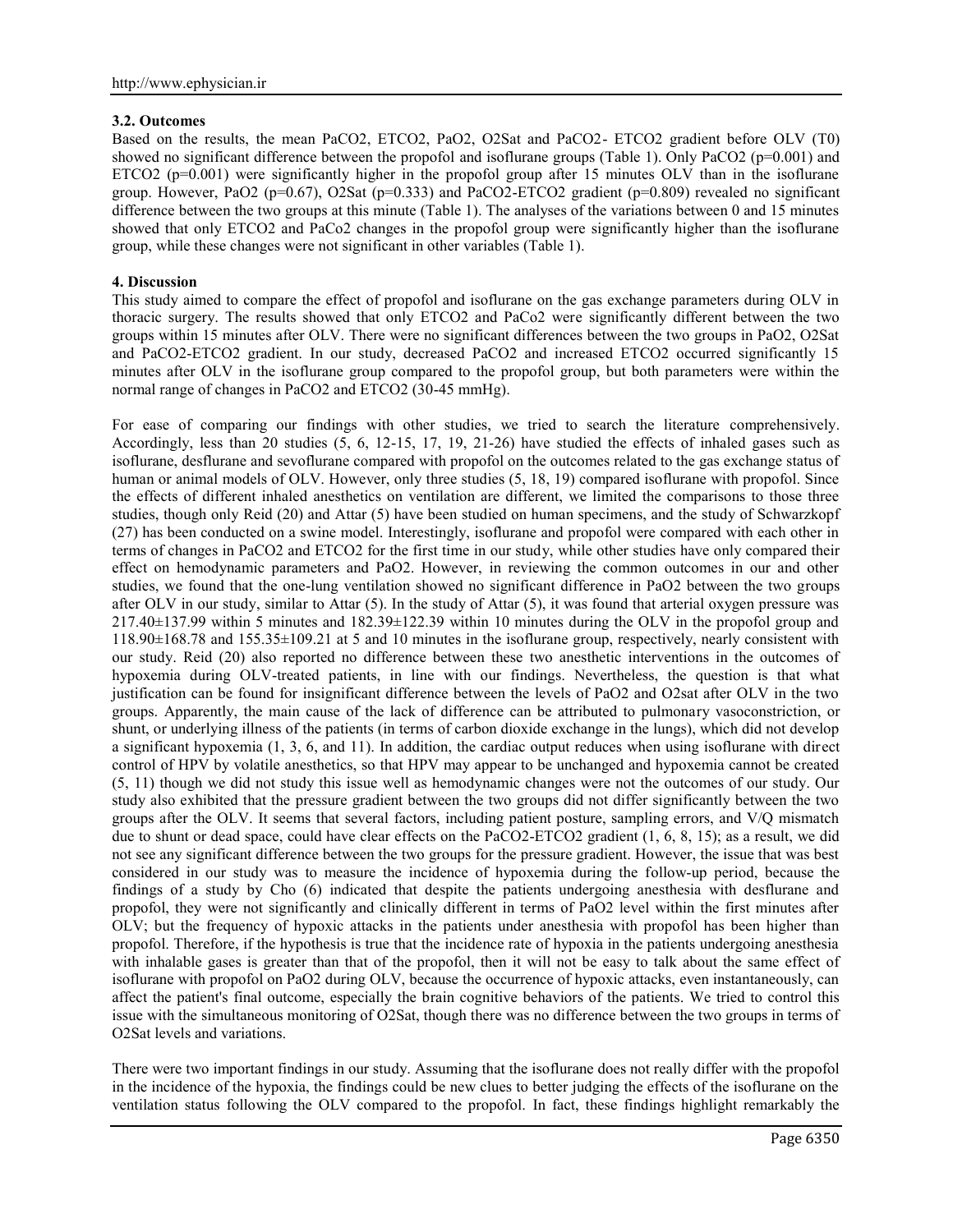importance of our study compared to other previous researches because no similar project has been done about these outcomes so far. Our results reported that the PaCO2 reached about 42 mmHg and 36 mmHg from about 40 mmHg after OLV, respectively, in the propofol and isoflurane groups, while a slight increase occurred in the PaCO2 in the propofol group; the isoflurane group showed a decrease in this index. On the other hand, the ETCO2 in both groups was increased, but the increase in the propofol group was significantly higher than the isoflurane group. According to these two findings statistically, it can be concluded that the propofol may cause more respiratory depression than the isoflurane. On the other hand, the isoflurane causes PaCO2 to be altered to a more alkalotic state than the propofol, which in turn can lead to pulmonary artery vasodilatation and thus improve the lung perfusion. The fact is that in our view, since these changes in levels were mostly within the normal range of variations in the ETCO2 and the PaCO2, and although these differences in levels are statistically significant, it is not clinically easy to defend their different function and better isoflurane performance. In our study, the patients with chronic obstructive pulmonary disease (COPD) were included in the study and the severe type was excluded. Since 100% FIO2 was used in our patients during anesthesia, according to Haldane, there is a potential increase in CO2 in the patients with more severe COPD. Therefore, the propofol group was more likely to have COPD severity than the isoflurane group. We believe that the criteria for selecting inhalational or intravenous anesthetics should not be based solely on the gas exchange parameters. For example, other studies compared the status of inflammatory reactions between these drug categories, though, their findings are also contradictory in this regard. For example, while one study (28) found the beneficial effects of propofol infusion compared with inhalational isoflurane in controlling oxidative stress, another study (26) uncovered the more prominent role of sevoflurane in suppressing inflammatory responses to propofol. In another study, it has been shown that sevoflurane had a higher protective role against ischemiareperfusion injury (IRI) following OLV in thoracic surgery compared to propofol (29). However, it is clear that the findings of this study alone are inadequate to compare the effects of these two drugs and their role on the status of ventilation during OLV, as further studies with larger sample sizes are needed in this regard. Additionally, different limitations should be considered in interpreting the findings of this study. For example, we did not measure pulmonary shunt fraction, perfusion, or pulmonary artery contraction in each lung isolated during surgery. This can justify the effects of the anesthetic drug on the pulmonary blood flow, intravenous shunt fraction or degree of V/Q mismatch. Hence, it can hardly be concluded that the anesthetic drugs have an effect on the role of HPV during OLV. Furthermore, we did not stabilize the dose of isoflurane, propofol or sufentanil, like other human studies, so our results do not reflect the effect of the doses of a certain anesthetic drug. In addition, we did not record the hemodynamic changes during the OLV as this issue leads to ambiguity in the interpretation of the effects of cardiac output on the HPV. In this study, we did not investigate patients for a long period and so we could not compare other clinical outcomes between the two groups. We also did not employ different assessors to measure, although all measurements took place with digital equipment. It is suggested that future studies should be carried out with larger sample size and simultaneous control of hemodynamic parameters as well as long-term follow-up of patients for other clinical outcomes.

# **5. Conclusions**

According to our findings, the use of intravenous propofol or inhalational isoflurane as the agents for the maintenance of anesthesia, in spite of lacking different effects on the PaO2 during OLV could be effective on the PaCO2 and the ETCO2. However, propofol seems to be successfully used in chest surgeries as an alternative to halogenated inhalational anesthesia. The results showed that propofol and isoflurane had no significant effect on arterial oxygenation.

#### **Acknowledgments:**

This article has been adapted from research by a thesis on Anesthesiology Specialty written by Dr. Sogol Golshan (thesis number: T-4398). This study was fully sponsored by the Research Deputy at Mashhad University of Medical Sciences, Iran (grant number: 940119).

# **Trial Registration:**

The trial was registered at the Iranian Registry of Clinical Trials (http://www.irct.ir) with the Irct ID: IRCT2015123013159N8

# **Funding:**

This study was financially supported by the Deputy of Research of Mashhad University of Medical Sciences as a research project (Code: 940119)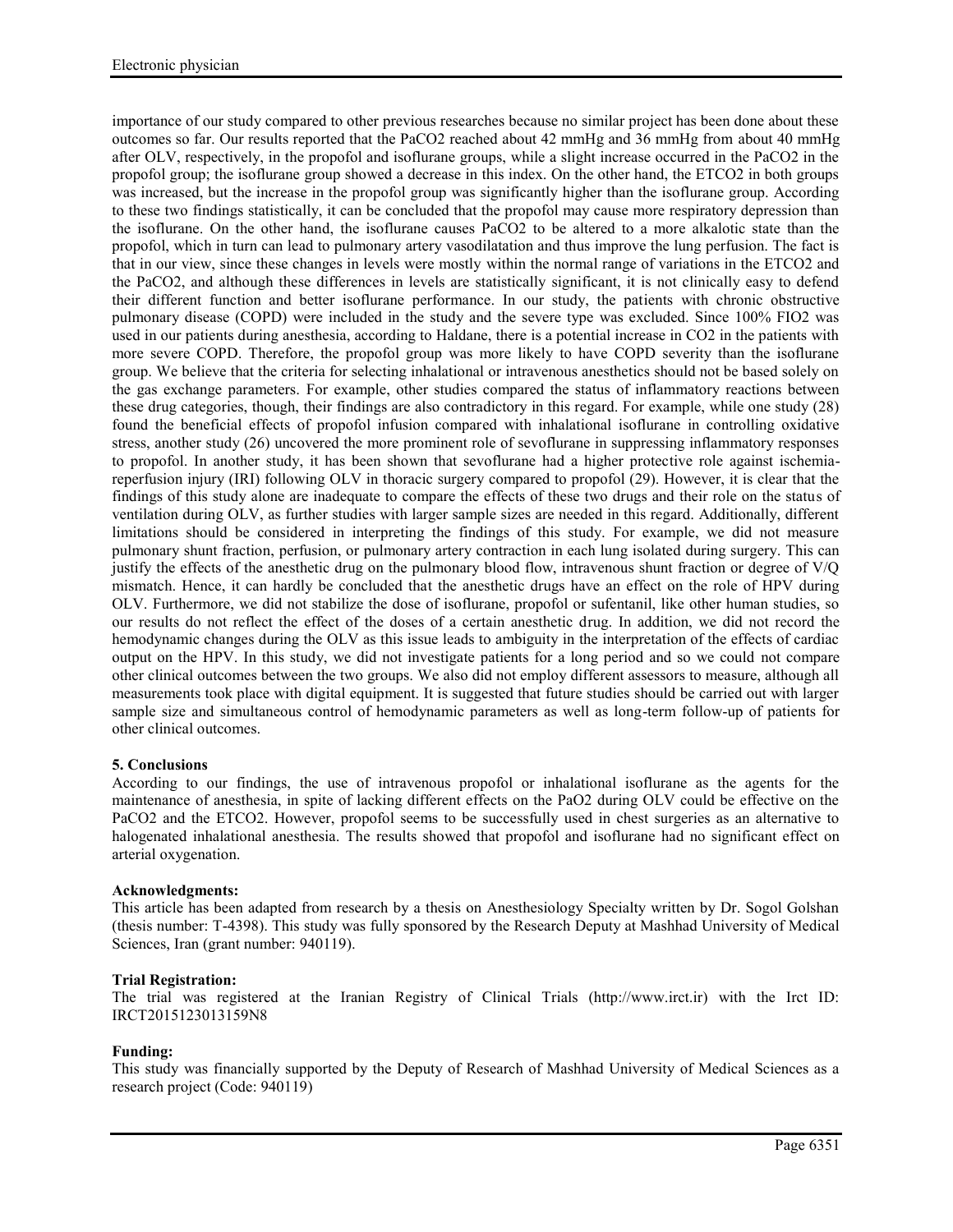## **Conflict of Interest:**

There is no conflict of interest to be declared.

## **Authors' contributions:**

All authors contributed to this project and article equally. All authors read and approved the final manuscript.

## **References:**

- 1) McGrath B, Tennuci C, Lee G. The History of One-Lung Anesthesia and the Double-Lumen Tube. Journal of anesthesia history. 2017; 3(3): 76-86. PMID: 28842155.
- 2) Ng A, Swanevelder J. Hypoxaemia during one-lung anaesthesia. Continuing Education in Anaesthesia Critical Care & Pain. 2010; 10(4): 117-22. doi: 10.1093/bjaceaccp/mkq019.
- 3) Purohit A, Bhargava S, Mangal V, Parashar VK. Lung isolation, one-lung ventilation and hypoxaemia during lung isolation. Indian journal of anaesthesia. 2015; 59(9): 606-17. doi: 10.4103/0019-5049.165855. PMID: 26556920. PMCID: PMC4613408.
- 4) Karzai W, Schwarzkopf K. Hypoxemia during One-lung Ventilation Prediction, Prevention, and Treatment. The Journal of the American Society of Anesthesiologists. 2009; 110(6): 1402-11.
- 5) Sharifian Attar A, Tabari M, Rahnamazadeh M, Salehi M. A comparison of effects of propofol and isoflurane on arterial oxygenation pressure, mean arterial pressure and heart rate variations following onelung ventilation in thoracic surgeries. Iran Red Crescent Med J. 2014; 16(2): e15809. doi: 10.5812/ircmj.15809. PMID: 24719749, PMCID: PMC3965882.
- 6) Cho YJ, Kim TK, Hong DM, Seo JH, Bahk JH, Jeon Y. Effect of desflurane-remifentanil vs. Propofolremifentanil anesthesia on arterial oxygenation during one-lung ventilation for thoracoscopic surgery: a prospective randomized trial. BMC anesthesiology. 2017; 17(1): 9. doi: 10.1186/s12871-017-0302-x. PMID: 28100177 PMCID: PMC5242054.
- 7) Della Rocca G, Coccia C. Ventilatory management of one-lung ventilation. Minerva anestesiologica. 2011; 77(5): 534-6. PMID: 21540809.
- 8) Dunham-Snary KJ, Wu D, Sykes EA, Thakrar A, Parlow LR, Mewburn JD, et al. Hypoxic pulmonary vasoconstriction: from molecular mechanisms to medicine. CHEST. 2017; 151(1): 181-92. doi: 10.1016/j.chest.2016.09.001. PMID: 27645688, PMCID: PMC5310129.
- 9) Swenson ER. Hypoxic pulmonary vasoconstriction. High altitude medicine & biology. 2013; 14(2): 101- 10. doi: 10.1089/ham.2013.1010. PMID: 23795729.
- 10) Lumb AB, Slinger P. Hypoxic Pulmonary VasoconstrictionPhysiology and Anesthetic Implications. Anesthesiology. 2015; 122(4): 932-46. doi: 10.1097/ALN.0000000000000569. PMID: 25587641.
- 11) Tarry D, Powell M. Hypoxic pulmonary vasoconstriction. BJA Education. 2017: mkw076.
- 12) Beck DH, Doepfmer UR, Sinemus C, Bloch A, Schenk MR, Kox WJ. Effects of sevoflurane and propofol on pulmonary shunt fraction during one-lung ventilation for thoracic surgery. Br J Anaesth. 2001; 86(1): 38-43. PMID: 11575407.
- 13) Iwata M, Inoue S, Kawaguchi M, Takahama M, Tojo T, Taniguchi S, et al. Jugular Bulb Venous Oxygen Saturation During One-Lung Ventilation Under Sevoflurane- or Propofol-Based Anesthesia for Lung Surgery. Journal of Cardiothoracic and Vascular Anesthesia. 2008; 22(1): 71-6.
- 14) Jin Y, Zhao X, Li H, Wang Z, Wang D. Effects of sevoflurane and propofol on the inflammatory response and pulmonary function of perioperative patients with one-lung ventilation. Experimental and therapeutic medicine. 2013; 6(3): 781-5. doi: 10.3892/etm.2013.1194. PMID: 24137265, PMCID: PMC3786802.
- 15) Karci A, Duru S, Hepağuşlar H, Çiftçi L, Yilmaz O. Comparison of the effect of sevoflurane and propofol on oxygenation during gradual transition to one-lung ventilation. Brazilian Journal of Anesthesiology. 2014; 64(2): 79-83.
- 16) Schwarzkopf K, Hueter L, Schreiber T, Preussler NP, Loeb V, Karzai W. Oxygenation during one-lung ventilation with propofol or sevoflurane. Middle East J Anaesthesiol. 2009; 20(3): 397-400. PMID: 19950733.
- 17) Pruszkowski O, Dalibon N, Moutafis M, Jugan E, Law-Koune JD, Laloe PA, et al. Effects of propofol vs sevoflurane on arterial oxygenation during one-lung ventilation. Br J Anaesth. 2007; 98(4): 539-44. doi: 10.1093/bja/aem039. PMID: 17347180.
- 18) Reid CW, Slinger PD, Lenis S. A comparison of the effects of propofol-alfentanil versus isoflurane anesthesia on arterial oxygenation during one-lung ventilation. J Cardiothorac Vasc Anesth. 1996; 10(7): 860-3. doi: 10.1016/S1053-0770(96)80046-2. PMID: 8969391.